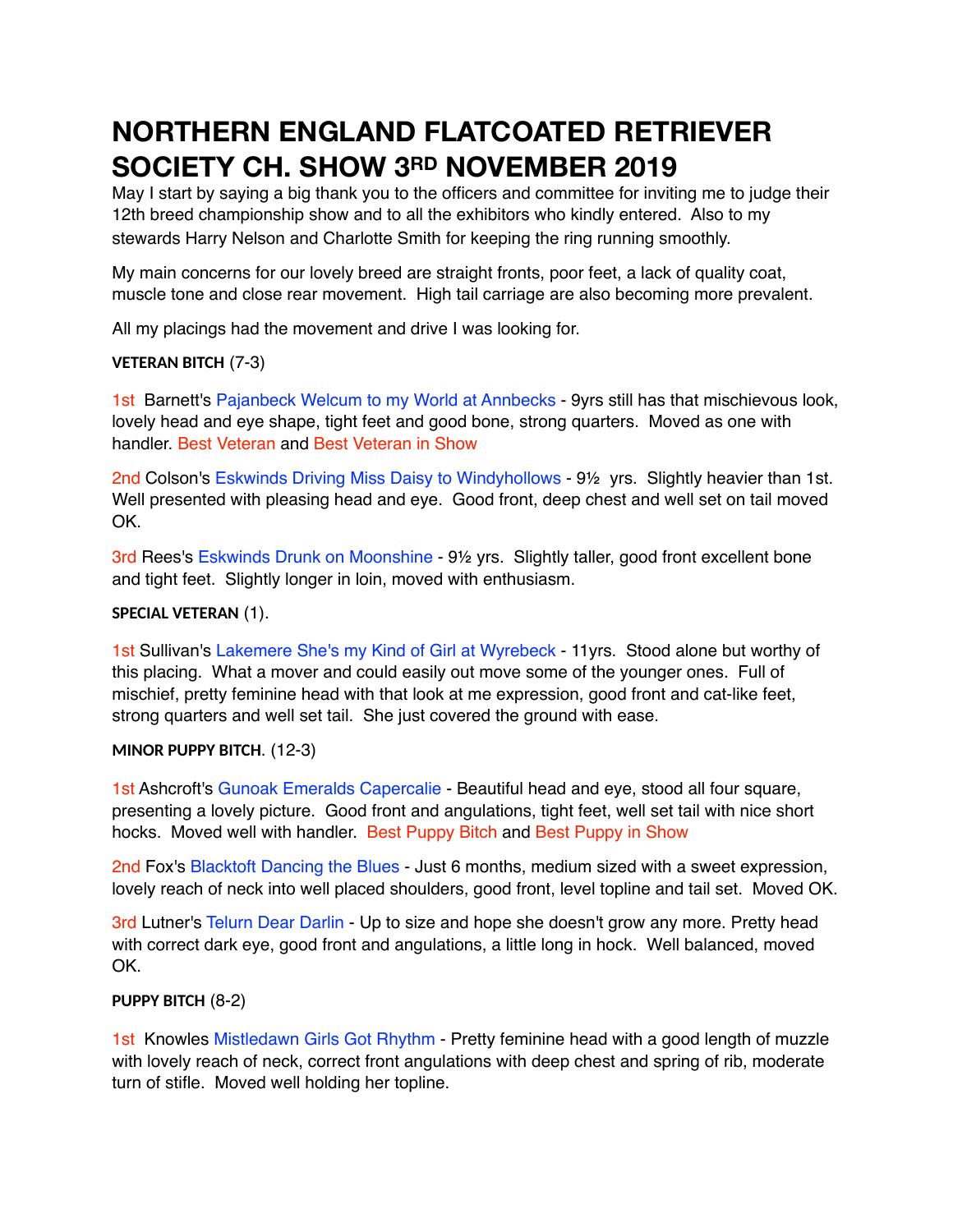2nd Bligh's Ravencrag Jingle All The Way - A little shorter in muzzle than 1st, nice dark eye and expression, tight feet, would prefer more depth and a shorter loin, good turn of stifles. Moved OK.

## 3rd Fox's Blacktoft Dancing the Blues

**JUNIOR BITCH** (9-3) A mixed class of junior all going through different stages.

1st Tagg's Empire Glory Black Brianta at Oiyou (Imp Cze) - Pretty feminine head with a nice dark eye, correct front with good depth and well ribbed, nice short loin with adequate turn of stifle. Move with drive showing correct width.

2nd Strudwick's Flatcharm Miss Lotsa Love for Burpham JW - A close decision between 1st and 2nd. Beautiful head and dark eye, stood all four square, well presented, lovely topline and tail set, deep chest, cat-like feet, good coat and condition. Just preferred rear movement of 1st.

3rd Watson's Rainesgift Indian Summer - Pretty head and expression with correct dark eye, good depth of chest and well ribbed, cat-like feet unfortunately left her coat at home today. Moved well.

#### **YEARLING BITCH** (9-2)

1st Romeo-Dieste's Hopevalley Morning Rainbow JW - Standing all four square and creating a lovely picture. Best mover in her class. Pretty feminine head with a nice dark eye, good front and bone, cat-like feet, lovely topline and tail set but can have a tendency to fly her tail.

2nd Calverley's Gwenadillo Tweetie Pie - Taller than 1st but still retaining balance. Pleasing head with super length of neck, good bone and tight feet, Best of topline and tail set. Well muscled 1st and 2nd thigh. Moved well.

3rd Peers's Tweedisle Lindores - Pretty feminine head with correct dark eye, Correct in size with good front and angulations. Would prefer more substance and unfortunately left her coat at home. Moved well.

#### **NOVICE BITCH** (5-1)

#### 1st Peer's Tweedisle Lindores

2nd Whitaker's Evening Mist Black Brianta (Imp Cze) - Well portioned head, long neck, good front and bone. Straight topline, a little long in hock. Moved OK.

3rd Salt's Levelmoor Acorn Antiques Via Wetnoses - Young girl that needs time to mature. Adequate bone and good feet, just lacking in coat today. Moved OK.

#### **GRADUATE BITCH** (5-1)

1st Jones' Caehaidd Lets Go Crazy with Braemist JW - Stood all four square she created a lovely picture. Beautiful head with dark eye, nice reach of neck into well placed shoulders, level topline and tail set, correct angulations. Moved very well with correct width. Should have a bright future. Will watch her progress with interest. RCC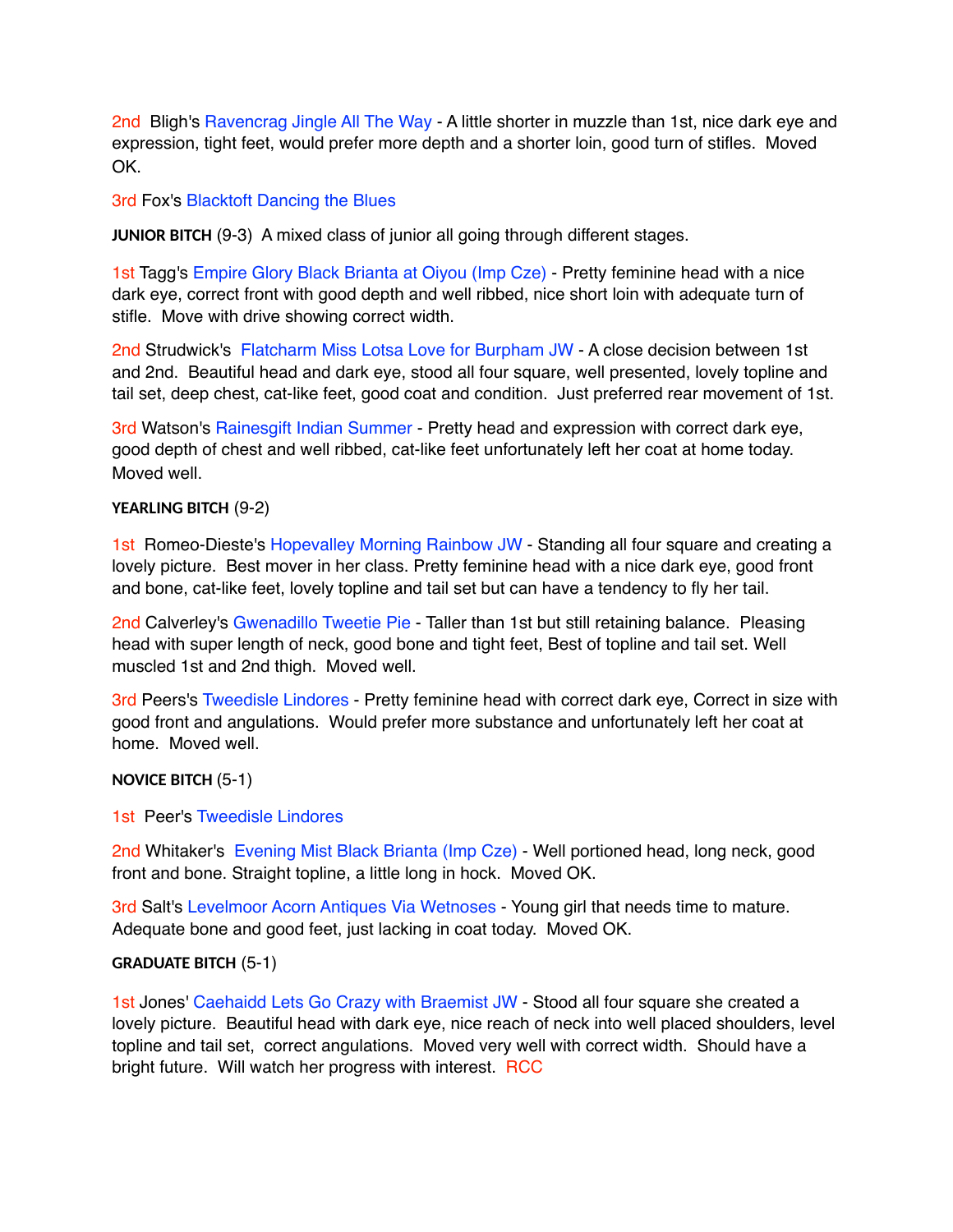2nd Pelham's Stranfaer Victim of Love - Pushed hard for top spot. Similar comments to 1st, lovely picture in profile, excellent front, topline and tail set. Moved soundly but unfortunately today just carried her tail a little high which spoilt her outline. Another one I will watch with interest.

3rd Colson's Blacktoft Dancing on Ice with Windyhollows (AI) Another quality girl slightly longer than 1st and 2nd. Again similar comments to 1st. Just lacked in coat today. Sound mover.

# **POST GRADUATE BITCH** (7-2)

1st Lutner's Telurn Be My Baby - Well up to size a lovely balanced girl stood in profile. Good head into long neck, correct front, level topline and tail set, ample bone and cat-like feet, would prefer shorter hocks, moved at one with handler.

2nd Walker's Lizzlog Brewing Bettie JW - Another quality girl but would prefer a more refined head, long neck into level topline to correct tail set. Very good depth of chest, strong loin and cat-like feet, again would prefer shorter hocks. Moved well.

3rd Griffith & Newton's Caehaidd Call Me Crazy with Layasway - Loved her attitude, full of mischief. Correct sized with the sweetest expression, good front, depth and width. In lovely coat and condition. Moved well. Just needs a little more time to mature. Sure she will have a bright future, will watch her with interest.

## **LIMIT BITCH** (14-5)

1st Calverley's Gwenadillo Zoli - Correct in size with kind expression and dark eye, good depth of chest and excellent bone, cat-like feet, short coupled and strong loin. Moved really well. Another one to watch.

2nd Williams & Goodwin's Wistaston Another Love JW. Up to size, another well balanced girl with lovely reach of neck into well laid shoulders, straight topline and well set tail. Just lacked in coat today. Not as positive in movement as my 1st placing.

3rd McDonnell's Laurvic Ciao Bella - Liked her attitude as she was full of character with a kind expression. Slightly taller than 1st and 2nd but still balanced. Correct depth and width of chest, in lovely coat and condition. Moved soundly with handler.

#### **OPEN BITCH** (10-1)

1st Walker's Lizzlog Chicago Showgirl - She certainly is a show girl. What a lovely picture in profile, very feminine head correct eye shape and colour, well set ears good front with excellent bone, cat-like feet, well sprung rib, firm topline, strong quarters, moved very well, pressed very hard for top honours.

2nd Colson's Blacktoft Frozen in Time at Windyhollows (AI) - Bit heavier set than 1st, deep chest, ample bone, well padded feet, strong loin, well set tail, strong quarters, moved with drive holding her topline.

3rd Campbell's - I Believe in Angels Oasis of Peace at Ronevorg - Good head shape and eye, lovely front, ample bone and tight feet, holds her topline on the move, just preferred the movement of 1st and 2nd today.